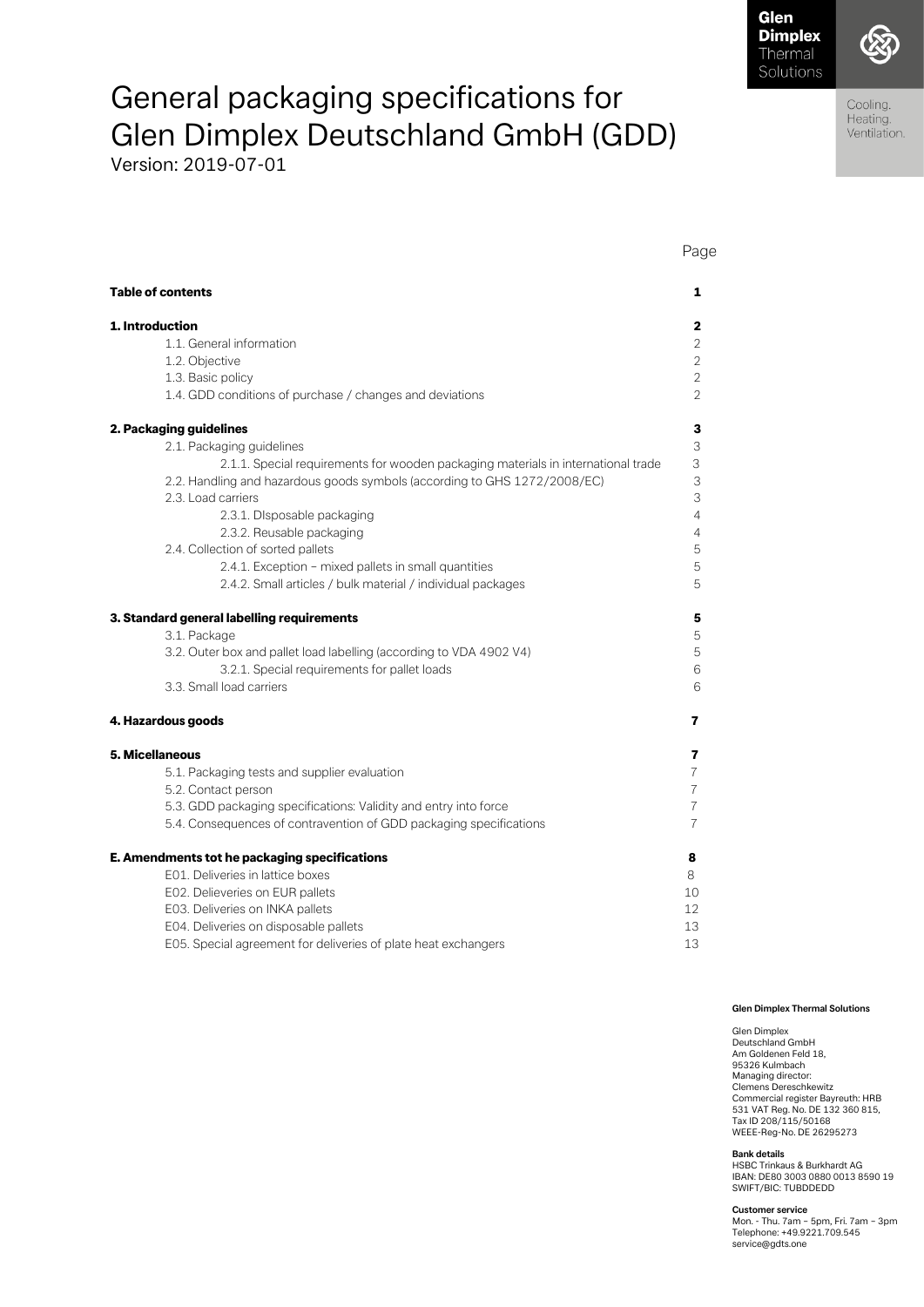Coolina Heating. Ventilation.

General packaging specifications

# 1. Introduction

# 1.1. General information

The packaging specifications are an indispensable part of each order and are valid for all suppliers of Glen Dimplex Deutschland GmbH (and its contractual logistic partners), hereinafter referred to as GDD. For this reason, we ask you to comply in general with the "General packaging specifications" and to inform all relevant departments of your company, as well as your suppliers and your contracted transport companies, of these specifications and require that they be implemented.

With each purchase order received, the supplier must ensure that he/she has a copy of the GDD "General packaging instructions" which are to be found on the internet and that he/she has fully complied with these for the pending deliveries. The most current version can be downloaded from the following links:

<https://gdts.one/bestellbedingungen> (Version in in german language) <https://gdts.one/en/conditions-purchase> (Version in english language)

Over and above these general instructions, the respectively valid national and international laws, standards and regulations naturally apply. These are to be heeded and observed fundamentally for each delivery of goods.

#### 1.2. Objective

The aim of these uniform packaging specifications is to optimise the flow of goods in the supply chain. Targets such as supply reliability, flexibility, stability and continuous improvement of processes, as well as the total economic optimum in the delivery chain, arising from the cooperation between the supplier and GDD have the highest priority for logistics. A smooth flow of logistical processes across all stages in the supply chain is to be guaranteed with identical processing in the packaging standards area and with information and data handling.

#### 1.3. Basic policy

As basic policy, only reusable or recyclable packaging is permitted, as it must be ensured that GDD's waste management targets and the environmental regulations are met according to the following priorities:

#### a.) Prevention

Sufficient protection of the goods using a minimum of packaging material (volume and weight).

#### b.) Reduction

Use and continuous improvement of reusable packaging and materials.

#### c.) Reuse

Environmentally compatible, non-mixed and recoverable materials are to be used for all types of packaging and filling material.

#### 1.4. GDD conditions of purchase / changes and deviations

These packaging specifications are part of our conditions of purchase, independent of the respective conditions of delivery.

Changes to and deviations from these specifications must be agreed in a special written agreement with the respective contact partner. Individual agreements already in existence shall remain unaffected by this!

**Glen Dimplex Thermal Solutions** 

Glen Dimplex Deutschland GmbH Am Goldenen Feld 18, 95326 Kulmbach Managing director: Clemens Dereschkewitz Commercial register Bayreuth: HRB 531 VAT Reg. No. DE 132 360 815, Tax ID 208/115/50168 WEEE-Reg-No. DE 26295273

#### **Bank details**

HSBC Trinkaus & Burkhardt AG IBAN: DE80 3003 0880 0013 8590 19 SWIFT/BIC: TUBDDEDD

**Customer service** 

Mon. - Thu. 7am – 5pm, Fri. 7am – 3pm Telephone: +49.9221.709.545 service@gdts.one

Page 2 of 13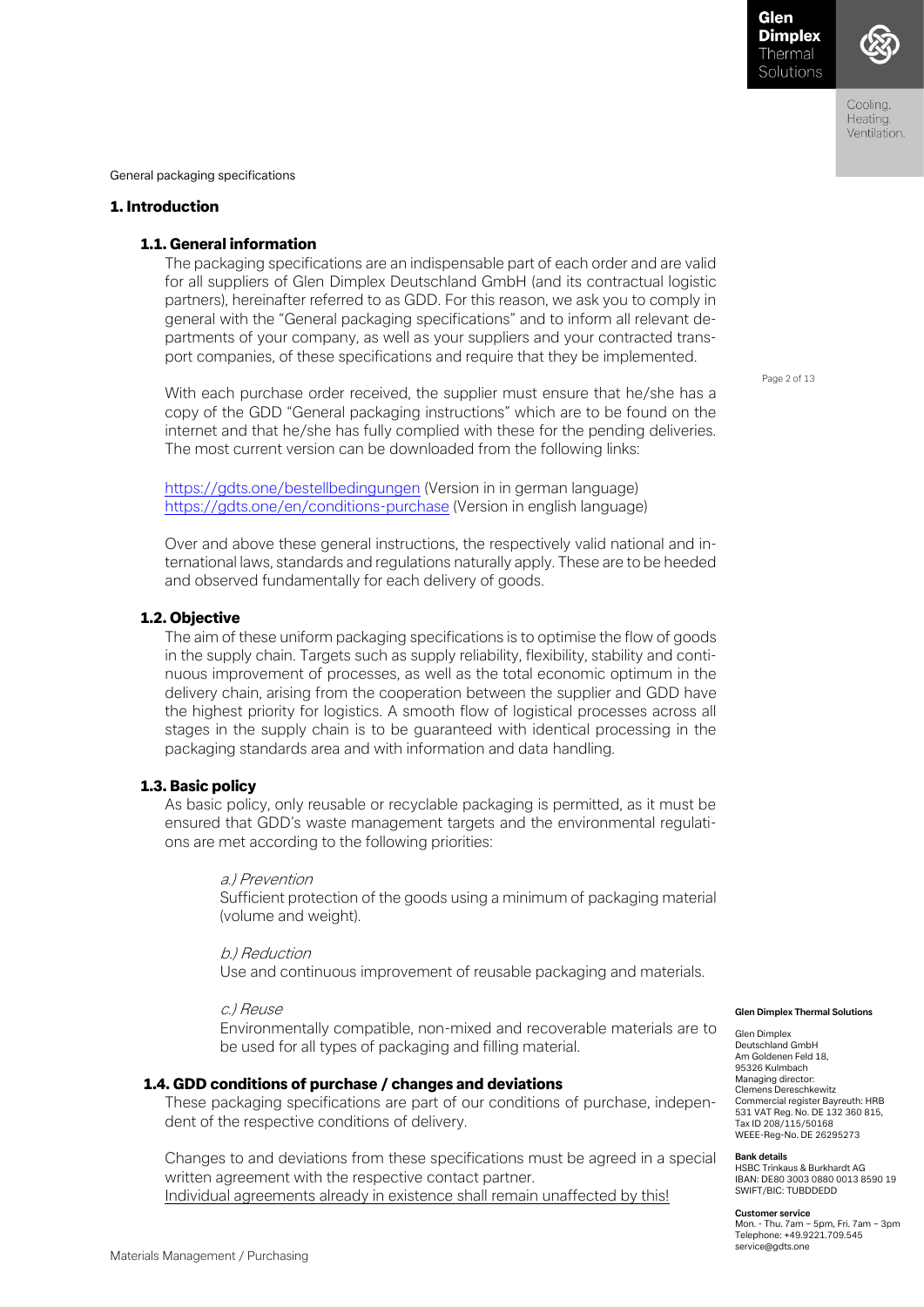Coolina Heating. Ventilation.

General packaging specifications

# 2. Packaging guidelines

# 2.1. Packaging requirements

The planning of the packaging is to be carried out from the point of view of logistics, transport and quality assurance, environmental compatibility and economy as well as adherence to ISO 14001. The packaging materials must be marked with the relevant transport and packaging symbols valid for the product. Non-mixed disposal by GDD, without additional separation work and costs, is to be guaranteed by the supplier. When designing the packaging, please allow for the type of transport necessary (e.g. clamp truck).

The packaging and packaging aid materials (e.g. PE stretch film, strapping, filling material, etc.) must fulfil the following requirements:

a.) Protection of the goods/packaging/shipping documents against mechanical and environmental effects and against loss of contents during transport, when handling (putting into/taking out of storage, removals/partial removals) and during storage.

b.) Product-specific packaging instructions are to be observed and implemented.

c.) Simple and rapid access to the product.

d.) Use of outer packaging only when absolutely necessary (see item a.).

e.) Avoidance of material combinations and compounding and/or restriction of these to a minimum. The materials should be quickly and easily separable during removal of goods and disposal of packaging (e.g. nails/screws from wooden packaging).

2.1.1. Special requirements for wooden packaging materials in international trade In international trade with wooden packaging materials, the phytosanitary regulations of the IPPC (International Plant Protection Convention, se[e www.ippc.int\)](http://www.ippc.int/) are to be complied with. Should you be using such packaging material, a relevant certificate (e.g. "Phytosanitary certificate") is to be included in the shipment, and a copy is also to be sent by fax to the respective GDD contact person before shipment takes place.

# 2.2. Handling and hazardous goods symbols (according to GHS 1272/2008/EC)

International symbols according to DIN 55402 are to be used for labelling goods which require special handling. Handling and hazardous goods symbols can be found under the following link, for example: [www.labelident.com.](http://www.labelident.com/)

# 2.3. Load carriers

Deliveries will only be accepted with EUR pallets and lattice boxes in faultless and reusable condition. Disposable pallets will only be accepted if in scrap wood category A 1 according to the AltholzVO (Scrap Wood Act) (see Appendix, item E04.). Flat and lattice box pallets are to comply with the quality requirements of the European Pallet Association (EPAL) (see Appendix items E01. to E03.).







EU palett Non-returnable palett INKA palett Lattice box pallet

#### **Glen Dimplex Thermal Solutions**

Glen Dimplex Deutschland GmbH Am Goldenen Feld 18, 95326 Kulmbach Managing director: Clemens Dereschkewitz Commercial register Bayreuth: HRB 531 VAT Reg. No. DE 132 360 815, Tax ID 208/115/50168 WEEE-Reg-No. DE 26295273

#### **Bank details**

HSBC Trinkaus & Burkhardt AG IBAN: DE80 3003 0880 0013 8590 19 SWIFT/BIC: TUBDDEDD

#### **Customer service**

Mon. - Thu. 7am – 5pm, Fri. 7am – 3pm Telephone: +49.9221.709.545 service@gdts.one

Page 3 of 13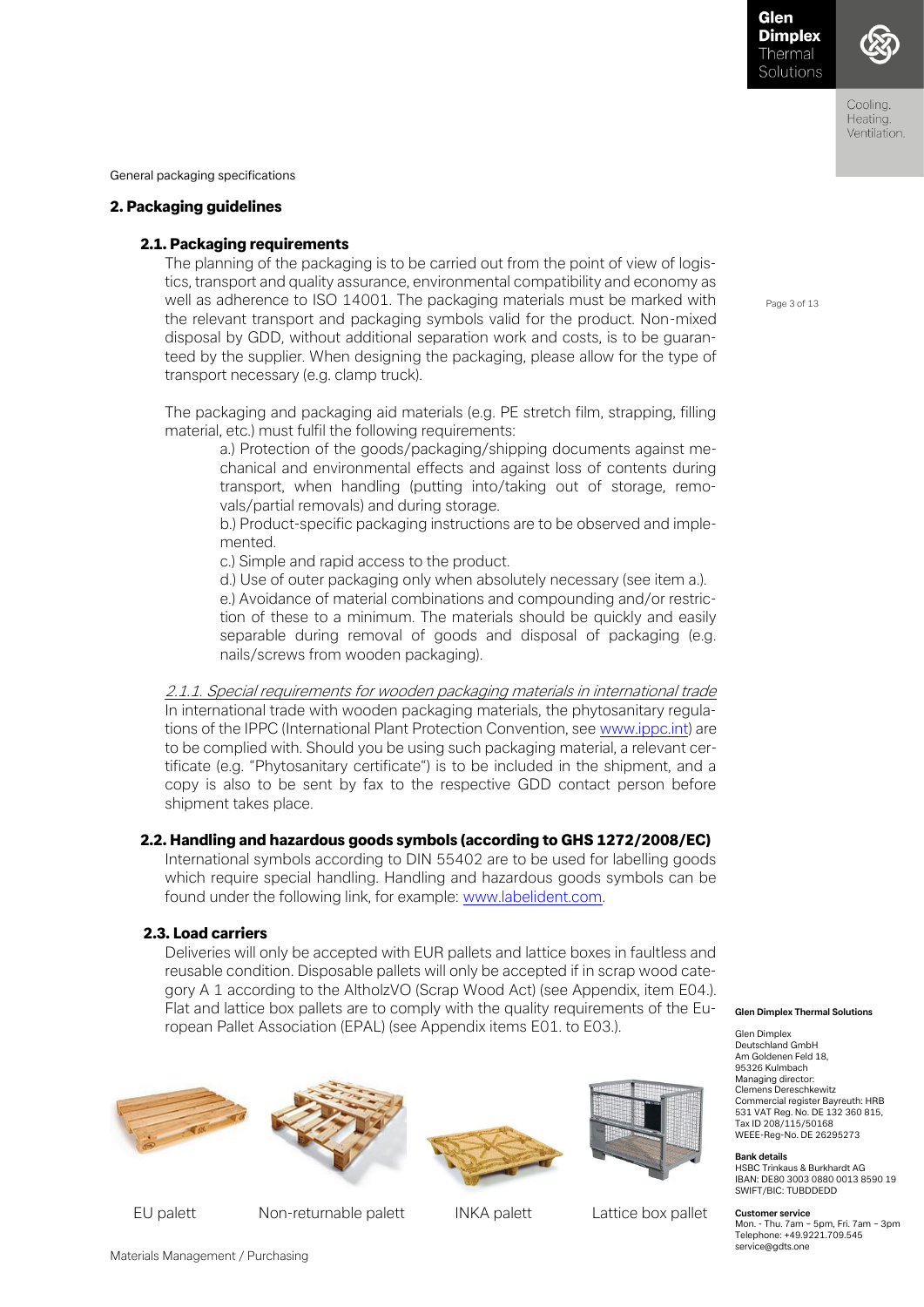

### General packaging specifications

The following dimensions are to be complied with in order to achieve problemfree handling of the packaging units at GDD:

| <b>Dimensions in</b><br>mm                                                                             | <b>EUR pallet</b><br>(UIC 435-2) | <b>Disposable</b><br>pallet | <b>INKA palett</b><br>(F8 FL) | <b>Lattice box pallet</b><br>(acc. DIN 15155/8)            |
|--------------------------------------------------------------------------------------------------------|----------------------------------|-----------------------------|-------------------------------|------------------------------------------------------------|
| Length                                                                                                 | 1200                             | 1200                        | 1200                          | 1240                                                       |
| <b>Width</b>                                                                                           | 800                              | 800                         | 800                           | 835                                                        |
| <b>Height</b>                                                                                          | 144                              | Offen                       | 120                           | 970                                                        |
| Max. load<br>height                                                                                    | 1200                             | 1200                        | 1200                          | 970                                                        |
| Max. weight in<br>1000<br>kg                                                                           |                                  | 1000                        | 250                           | 1000                                                       |
| The basic area oft he pallet load must not<br><b>Info</b><br>exceed the basic dimensions of the palett |                                  |                             |                               | Stackability oft he<br>lattice box should<br>be guaranteed |

Page 4 of 13

Pallet loads are to be sufficiently secured against damage and soiling (e.g. stretch film or strapping), to which special attention must be paid for the upper layers (e.g. by using covered pallets, paper protective layers, corrugated cardboard on the top and bottom). When using strapping bands, edge protectors are to be inserted (see illustration in  $2,4.1$ .

The articles are to be assembled on the pallet in a compact, secured transport unit with no overhang. This guarantees safe handling during transport and storage. The possibility of handling using floor-level conveyors must be guaranteed. For instance, the required free space between the pallet feet when securing the loaded unit must not be impaired.

The assembly of packages and pallets is to be carried out according to article and order (see also GDD "General conditions of delivery", items 2.2.3.e.) and 4.1.).

#### 2.3.1. DIsposable packaging

Disposable packaging may only be used when, from the point of view of costs, organisation and product specification, there is no other alternative to the standard and/or reusable packaging. The supplier is responsible for the necessary investigation into possible alternative packaging.

All disposable packaging (e. g. disposable pallets, cardboard boxes) is, as far as technically possible, to be clearly and distinctly marked with standardised symbols which have been recognised by the waste management industry (DIN 6120).

#### 2.3.2. Reusable packaging

GDD gives preference to reusable load carriers over disposable packaging, assuming that the ecological and economic parameters are identical. This is, however, to be agreed in writing beforehand with the respective GDD contact person. Reusable packaging is to be delivered in a functional and exchangeable condition.

The use of small load carrier packaging is possible subject to a written agreement with the respective GDD contact person.

#### **Glen Dimplex Thermal Solutions**

Glen Dimplex Deutschland GmbH Am Goldenen Feld 18, 95326 Kulmbach Managing director: Clemens Dereschkewitz Commercial register Bayreuth: HRB 531 VAT Reg. No. DE 132 360 815, Tax ID 208/115/50168 WEEE-Reg-No. DE 26295273

#### **Bank details**

HSBC Trinkaus & Burkhardt AG IBAN: DE80 3003 0880 0013 8590 19 SWIFT/BIC: TUBDDEDD

#### **Customer service**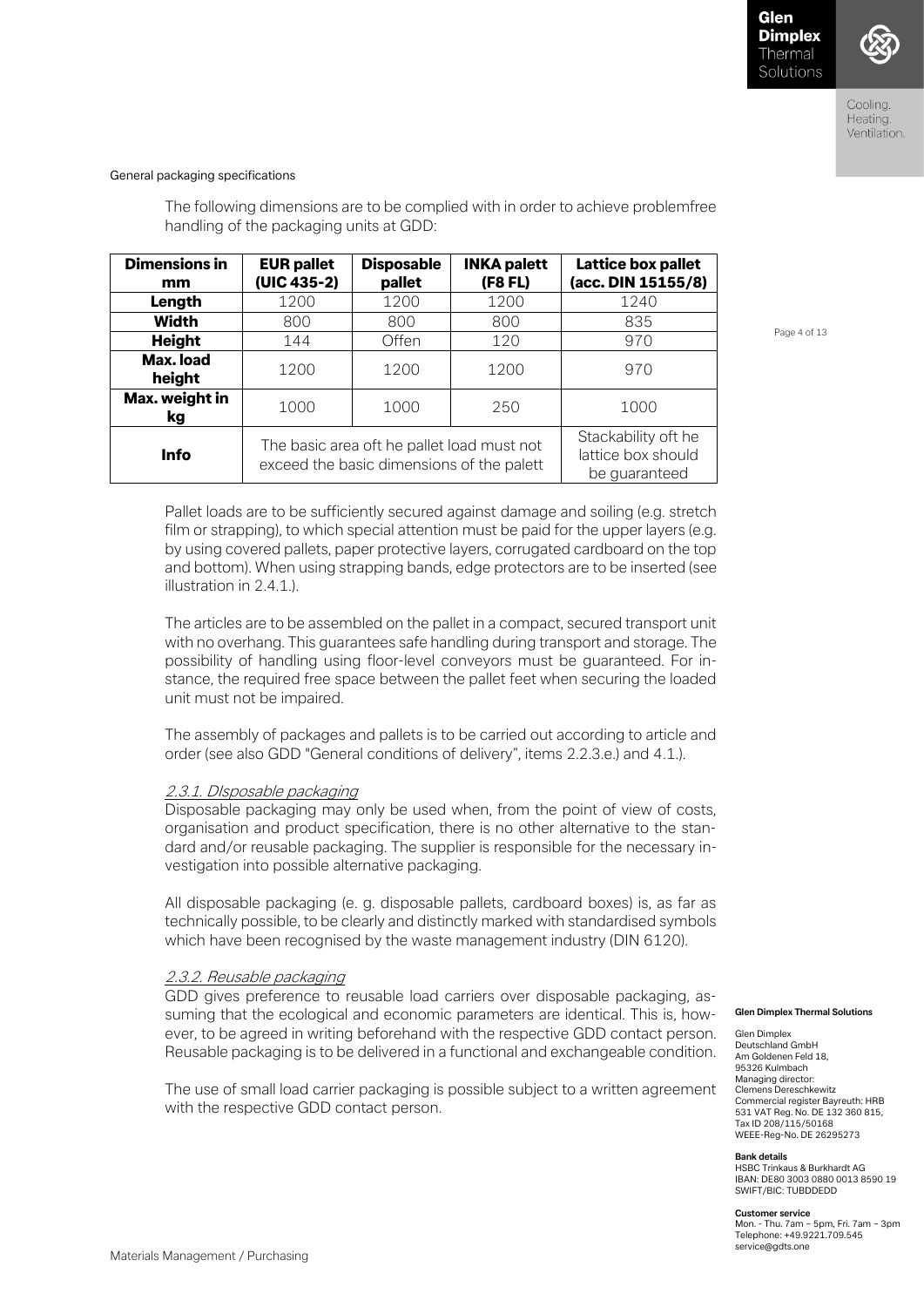

General packaging specifications

# 2.4. Collection of sorted pallets

When collecting sorted pallets, a rapid incoming goods inspection, transport and further processing of the shipment at GDD is to be guaranteed (avoidance of repacking). For this reason, pallets must be collected pre-sorted (see also GDD "General conditions of delivery", items 2.2.3.e.) and 4.1.).

# 2.4.1. Exception – mixed pallets in small quantities

If there are small quantities of each article, it is possible to ship in mixed pallets. The individual types of article are, however, to be packed and labelled in presorted fashion.

If the nature, packaging and transport of the goods allows, several such mixed pallets can be stacked on top of each other. Please ensure that the basic measurements of the bottom pallet, as well as its maximum total weight, are not exceeded by to the pallets/pallet loading above. The stability of the loading unit must be ensured when removing partial loads and during onward transport (see illustration).



2.4.2. Small articles / bulk material / individual packages Each type of article is to be packaged in a separately labelled shipping unit.

### 3. Standard general labelling requirements

ATTENTION: Item 3. does not apply for special agreements on label design which are already in existence (e.g. commodities, spare parts, etc.)!

Principally, every shipment and transport unit is to be provided with a label on two adjacent sides (not top and bottom). The label must be clearly readable and be capable of withstanding the given transport conditions. Please note that labels on reusable packaging must be easily removable after the receipt of goods by GDD!

# 3.1. Package labelling

Each package is to be labelled with the GDD order number, GDD article number, article description, quantity and quantity unit (in plain text and barcode "Code 39", see 3.2.). For bulk goods, suitable labelling of the package unit (e.g. 50x screws type X in one carton) is necessary.

#### 3.2. Outer box and pallet load labelling (according to VDA 49002 V4)

When labelling outer box and pallet loading, the label used is to be designed according to VDA recommendation 4902 version 4 with the barcode type "Code 39" (see, for instance following link: www.tec-it.com => Software => Free online tools => VDA 4902 labels). The label must contain the following data (see sample label):

Page 5 of 13

#### **Glen Dimplex Thermal Solutions**

Glen Dimplex Deutschland GmbH Am Goldenen Feld 18, 95326 Kulmbach Managing director: Clemens Dereschkewitz Commercial register Bayreuth: HRB 531 VAT Reg. No. DE 132 360 815, Tax ID 208/115/50168 WEEE-Reg-No. DE 26295273

#### **Bank details**

HSBC Trinkaus & Burkhardt AG IBAN: DE80 3003 0880 0013 8590 19 SWIFT/BIC: TUBDDEDD

#### **Customer service**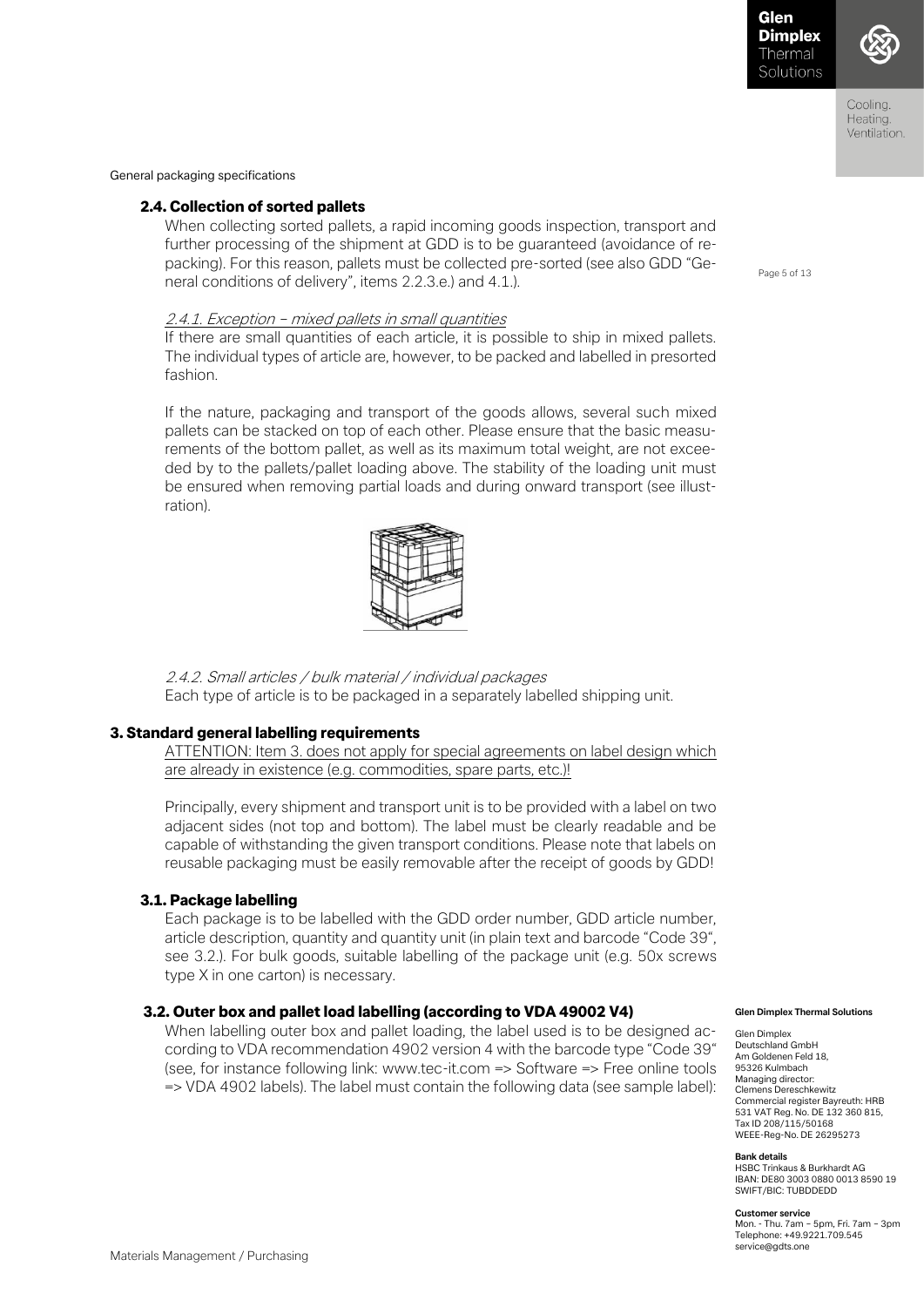Page 6 of 13



Cooling. Heating. Ventilation.

General packaging specifications

| Goods recipient (GDD)<br>GDD unloading point (warehouse) 2<br>Delivery note no.<br>Supplier's name<br>Weight (net)<br>Weight (gross)<br>Number of packages<br>GDD article number | З<br>4<br>5<br>6 | Quantity in each package<br>GDD article description<br>Supplier's article no.<br>GDD supplier number<br>Supplier's date of dispatch<br>GDD order number<br>Pallet/package 1 of<br>Batch no | 10<br>11<br>12<br>13<br>14<br>15<br>16 |
|----------------------------------------------------------------------------------------------------------------------------------------------------------------------------------|------------------|--------------------------------------------------------------------------------------------------------------------------------------------------------------------------------------------|----------------------------------------|
|----------------------------------------------------------------------------------------------------------------------------------------------------------------------------------|------------------|--------------------------------------------------------------------------------------------------------------------------------------------------------------------------------------------|----------------------------------------|



# 3.2.1. Special requirements for pallet loads

A label with information as to the maximum stackability is absolutely necessary for each pallet load in order to ensure safety of transport and storage.

#### 3.3. Small load carriers

The label used for small load carriers is to be designed according to VDA recommendation 4902 Version 4 with the barcode type "Code 39" (see following link, for example: www.tec-it.com => Software => Free online tools => print VDA 4902 => For small charge carrier). The label must contain the following data (see sample label):

| Good recipient (GDD)              |   | GDD article description     |     |
|-----------------------------------|---|-----------------------------|-----|
| GDD unloading point (warehouse) 2 |   | Supplier's article no.      |     |
| GDD order number                  |   | GDD supplier number         | 9   |
| Delivery note no.                 | 4 | Supplier's date of dispatch | 10  |
| GDD article number                | b | Package 1 of                | 11  |
| Quantity in each package          | ൳ | Batch no.                   | 1 つ |

#### **Glen Dimplex Thermal Solutions**

Glen Dimplex Deutschland GmbH Am Goldenen Feld 18, 95326 Kulmbach Managing director: Clemens Dereschkewitz Commercial register Bayreuth: HRB 531 VAT Reg. No. DE 132 360 815, Tax ID 208/115/50168 WEEE-Reg-No. DE 26295273

#### **Bank details**

HSBC Trinkaus & Burkhardt AG IBAN: DE80 3003 0880 0013 8590 19 SWIFT/BIC: TUBDDEDD

#### **Customer service**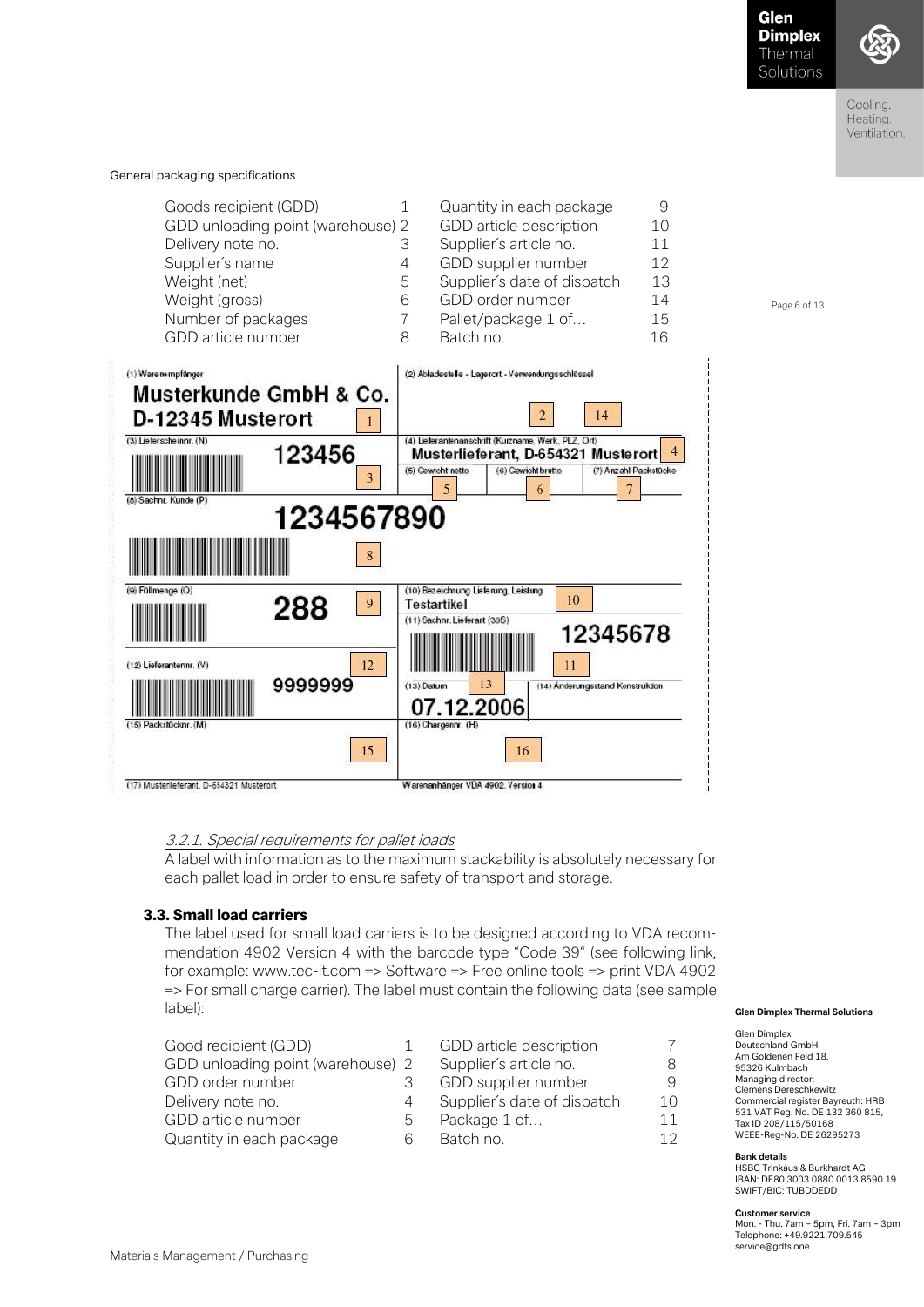

Coolina Heating. Ventilation.

General packaging specifications



Page 7 of 13

### 4. Hazardous goods

Hazardous goods are those that, when transported in public traffic areas (road, rail, water, air traffic), represent a specific danger to humans, animals, the environment or public safety and order. For this reason, all national and international regulations, in their most current version, are to be observed and fulfilled.

#### 5. Miscellaneous

### 5.1. Packaging tests and supplier evaluation

The supplier is fully responsible for the packaging, safety of transport and storability of the shipment to be delivered.

The results of the GDD incoming goods inspection (proof of identity, transport and packaging damage, correct quantity, compliance with the GDD packaging specifications) are part of the supplier evaluation. The aim of this is to achieve increased process quality and an objective, holistic consideration of purchase decisions.

# 5.2. Contact person

For any questions and/or consultation concerning GDD packaging specifications please contact your GDD contact partner.

### 5.3. GDD packaging specifications: Validity and entry into force

The GDD packaging specifications are valid from 1st October 2010 onwards and are effective for all GDD suppliers from 1st January 2011 onwards. All previously published packaging specifications hereby become invalid.

# 5.4. Consequences of contravention of GDD packaging specifications

Non-compliance with these packaging specifications and/or statutory regulations will lead to GDD either refusing receipt of the shipment or charging the supplier with all costs arising from extra work which has to be carried out without prior notice (e.g. re-packaging and re-labelling work, administrative effort), or holding him/her liable for all losses incurred, however to a minimum of €50 per shipment.

#### **Glen Dimplex Thermal Solutions**

Glen Dimplex Deutschland GmbH Am Goldenen Feld 18, 95326 Kulmbach Managing director: Clemens Dereschkewitz Commercial register Bayreuth: HRB 531 VAT Reg. No. DE 132 360 815, Tax ID 208/115/50168 WEEE-Reg-No. DE 26295273

#### **Bank details**

HSBC Trinkaus & Burkhardt AG IBAN: DE80 3003 0880 0013 8590 19 SWIFT/BIC: TUBDDEDD

#### **Customer service**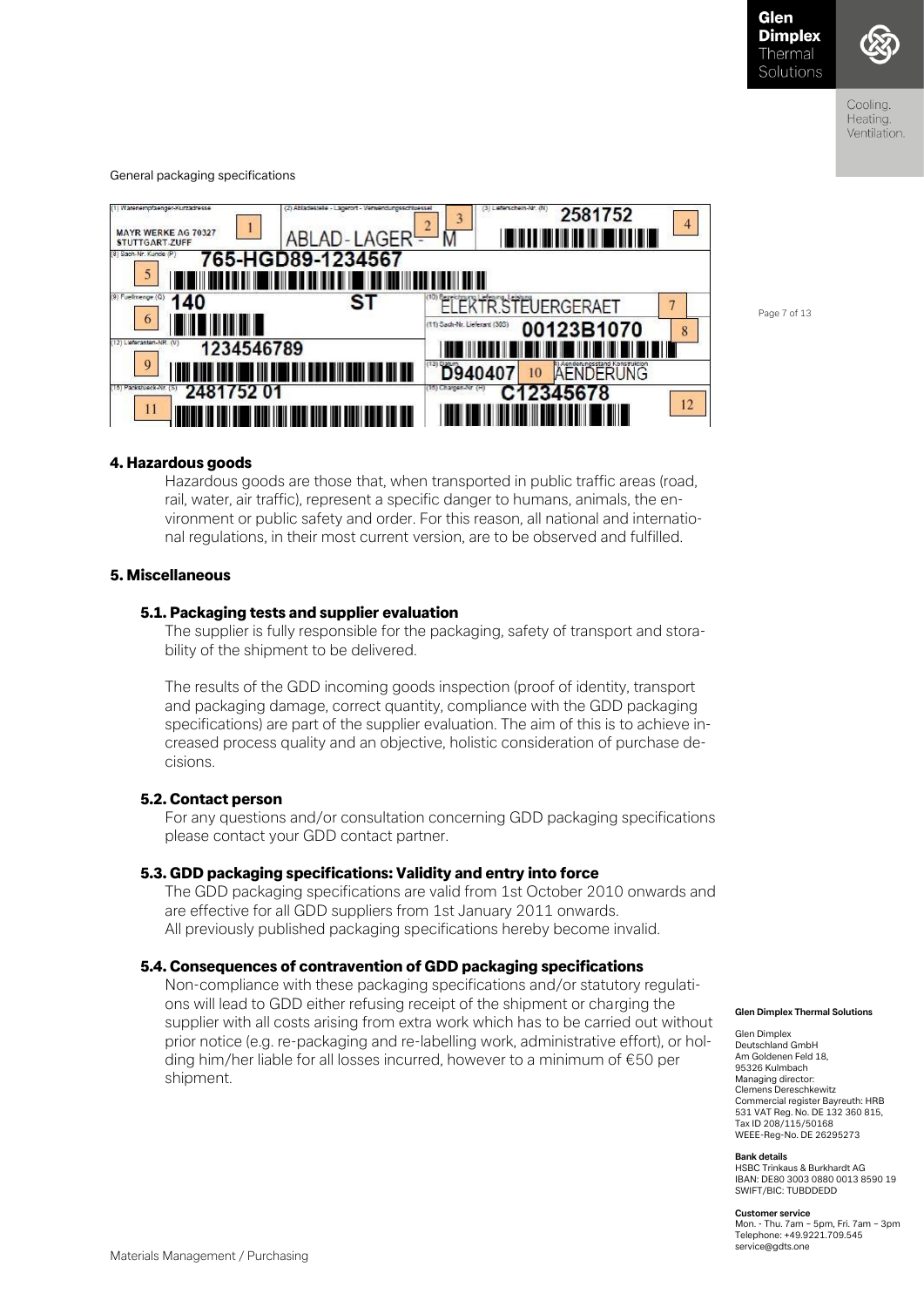



Cooling. Heating. Ventilation.

General packaging specifications

# E. Amendments tot he packaging specifications

# E01. Deliveries in lattice boxes

# a.) Exchangeable lattice boxes

When exchanging lattice boxes, it is a requirement that these comply with the exchange criteria and are thus EPAL compliant.



Example of an exchangeable lattice box

#### b.) Non-exchangeable lattice boxes

If lattice boxes show one or more of the following types of damage, they are nonexchangeable and must be repaired by the supplier before shipping in accordance with UIC Instruction Sheet 435-4! Non-exchangeable lattice boxes will not be included in the GDD supplier pallet account and thus not credited to the supplier. The extra costs incurred by this will be invoiced to the supplier according to 5.3.



Deformed push-fit bracket/corner column Non-functional front flap









Bent base frame or feet **Broken round steel mesh** Broken round steel mesh



Board lost or broken **Rail-/pallet manufacturers**<sup>'</sup> association and/or EUR (Oval) signs missing

#### Page 8 of 13

**Glen Dimplex Thermal Solutions** 

Glen Dimplex Deutschland GmbH Am Goldenen Feld 18, 95326 Kulmbach Managing director: Clemens Dereschkewitz Commercial register Bayreuth: HRB 531 VAT Reg. No. DE 132 360 815, Tax ID 208/115/50168 WEEE-Reg-No. DE 26295273

#### **Bank details**

HSBC Trinkaus & Burkhardt AG IBAN: DE80 3003 0880 0013 8590 19 SWIFT/BIC: TUBDDEDD

#### **Customer service**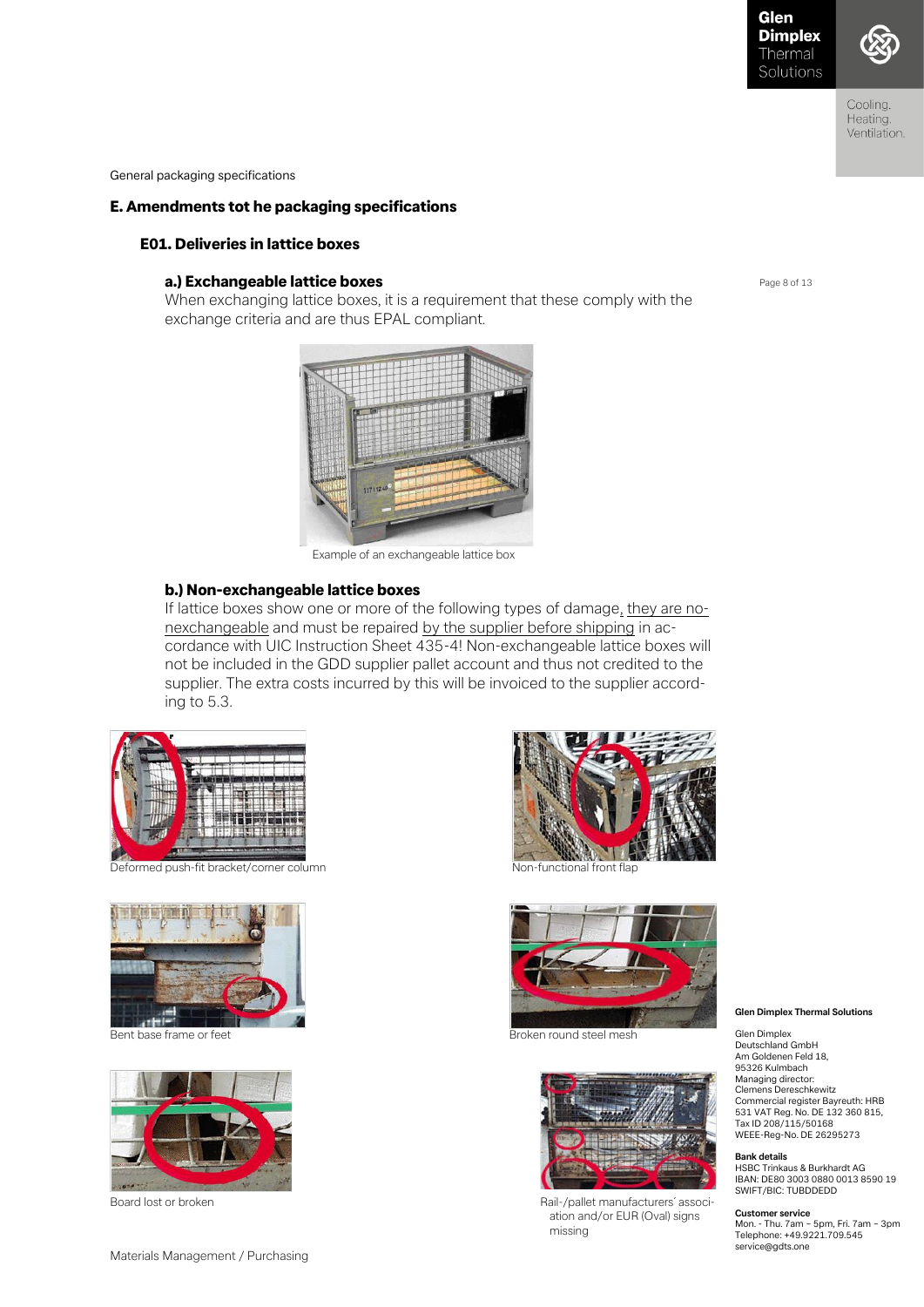

Cooling. Heating. Ventilation.

General packaging specifications



 Possible contamination of the loaded goods due to large-scale rust/soiling

# c.) Labelling plate



EUR lattice boxes are built according to UIC 435-3 and are only exchangeable in the European Pallet Pool if the labelling plate shows the following:

> 2. The embossed signs EUR (oval) und DB (in the emblem) in the upper third of the plate.



# 3. Y-Number

A stencilled black 7- or 8-digit Y-number is to be found below the embossed signs.



4. EPAL seal or approval

Either the golden (after positive testing) or the green (after correct repair) EPAL seal of approval is located next to the Y-number.



#### **Glen Dimplex Thermal Solutions**

Glen Dimplex Deutschland GmbH Am Goldenen Feld 18, 95326 Kulmbach Managing director: Clemens Dereschkewitz Commercial register Bayreuth: HRB 531 VAT Reg. No. DE 132 360 815, Tax ID 208/115/50168 WEEE-Reg-No. DE 26295273

**Bank details** HSBC Trinkaus & Burkhardt AG IBAN: DE80 3003 0880 0013 8590 19 SWIFT/BIC: TUBDDEDD

#### **Customer service**

Mon. - Thu. 7am – 5pm, Fri. 7am – 3pm Telephone: +49.9221.709.545 service@gdts.one

Page 9 of 13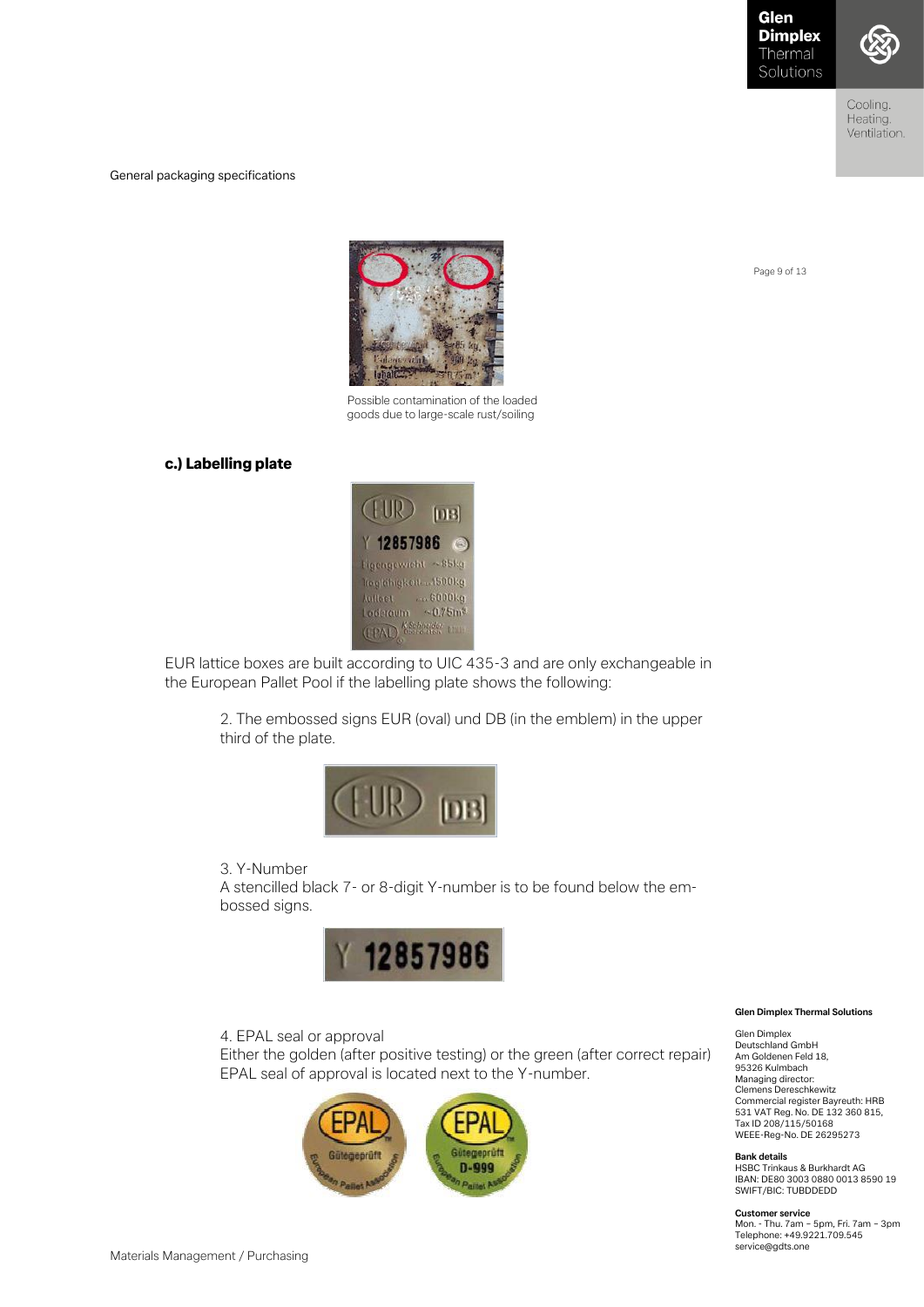

Coolina Heating. Ventilation.

General packaging specifications

5. Embossed labelling

The following embossed labelling is located below the EPAL seal of approval: Eigengewicht (dead load) ~85kg, Tragfähigkeit (load bearing capacity) max. 1500kg, Auflast (stacking/extra load) max. 6000kg, Laderaum (loading area) ~0,75m.

Page 10 of 13



6. EPAL label and manufacturer´s label

On the bottom left side of the panel is the embossed EPAL symbol (in oval). To the right of this is the manufacturer's name and registered location.





7. Labelling panel on older lattice boxes (up to 1995) The labelling panel on older lattice boxes is black, and the Y-number is stencilled in white. The label "RAL-RG 993" is located in the middle, and the maximum load limit is 900 kg.



# E02. Deliveries on EUR paletts

A EUR-pallet is an exchangeable transport pallet with a basic area of 0.96 sqm. It is a socalled four-way entry pallet in that it can be lifted and transported from all four sides.

# a.) Exchangeable EUR Paletts

Ein Tausch ist nur möglich, wenn die Paletten den Tauschkriterien entsprechen und somit EPAL-konform sind.



Example of an exchangeable EUR palett

**Glen Dimplex Thermal Solutions** 

Glen Dimplex Deutschland GmbH Am Goldenen Feld 18, 95326 Kulmbach Managing director: Clemens Dereschkewitz Commercial register Bayreuth: HRB 531 VAT Reg. No. DE 132 360 815, Tax ID 208/115/50168 WEEE-Reg-No. DE 26295273

**Bank details**

HSBC Trinkaus & Burkhardt AG IBAN: DE80 3003 0880 0013 8590 19 SWIFT/BIC: TUBDDEDD

**Customer service**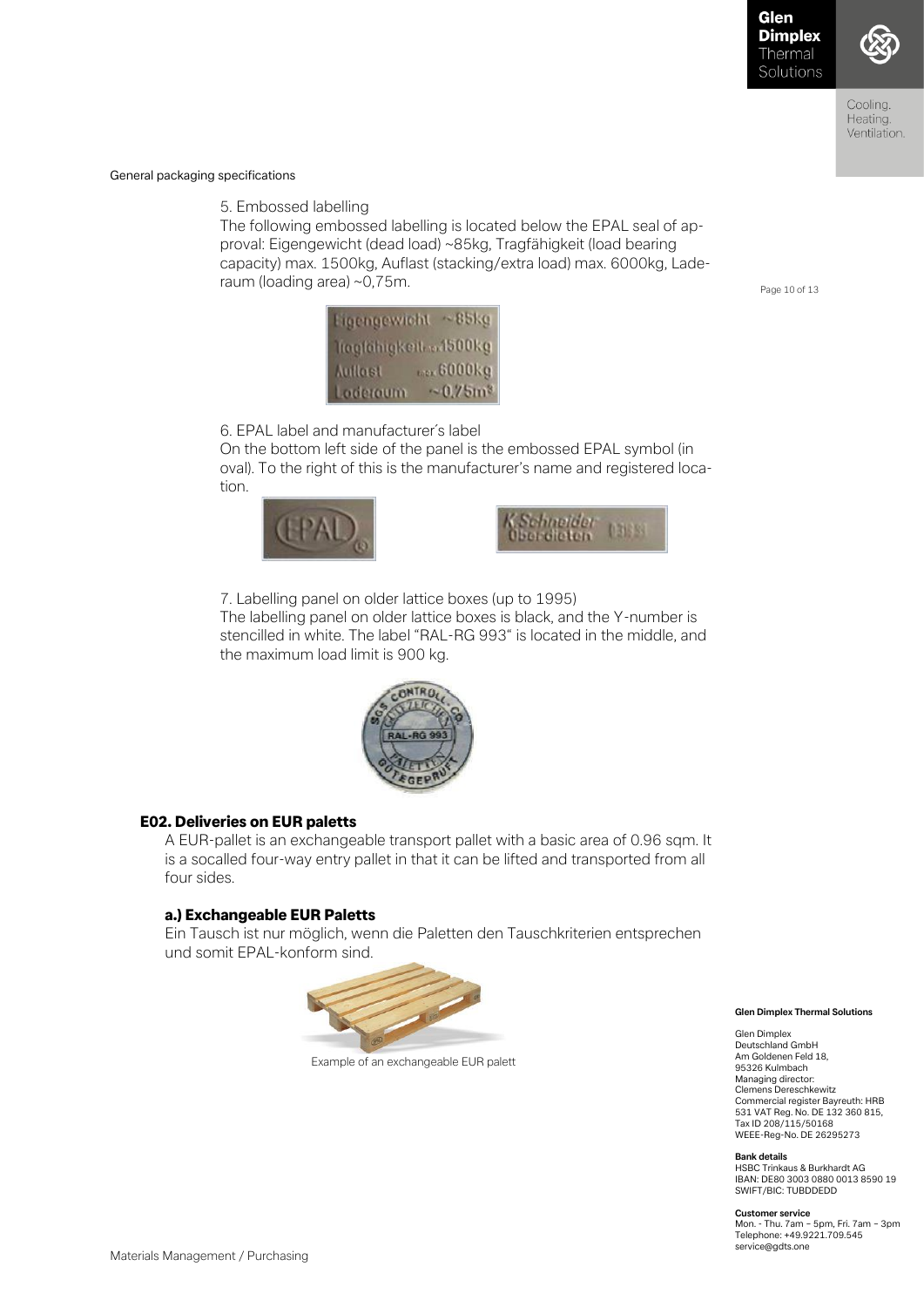Page 11 of 13



Cooling. Heating. Ventilation.

General packaging specifications

# b.) Non-exchangeable EUR paletts

If EUR pallets display one or more of the defects shown below, the pallets are not exchangeable.

They must be repaired according to UIC-code 435-4.





A single upper or lower edge board is damaged, so that The EUR mark right as well as a Railway symbol on more than one nail or screw shank is revealed. The left is missing.







A board is missing a board is missing or split to the point where more than one nail shank is visible.



A board is broken transversely or diagonally More than two lower or upper edge boards are damaged and more than one nail or screw shank is exposed

#### Other characteristics of non-exchangeable EUR pallets (poor overall condition):

- 1. The load bearing capacity/safety can no longer be guaranteed (decay or rot, large splinters).
- 2. Contamination is so heavy that products may be soiled.
- 3. Large splinters are coming away from a number of blocks.

4. Evidence that impermissible construction elements have been used (e.g. boards too thin, blocks too narrow) and impermissible repairs have been made.

#### **Glen Dimplex Thermal Solutions**

Glen Dimplex Deutschland GmbH Am Goldenen Feld 18, 95326 Kulmbach Managing director: Clemens Dereschkewitz Commercial register Bayreuth: HRB 531 VAT Reg. No. DE 132 360 815, Tax ID 208/115/50168 WEEE-Reg-No. DE 26295273

**Bank details** HSBC Trinkaus & Burkhardt AG IBAN: DE80 3003 0880 0013 8590 19 SWIFT/BIC: TUBDDEDD

#### **Customer service**

Mon. - Thu. 7am – 5pm, Fri. 7am – 3pm Telephone: +49.9221.709.545 service@gdts.one

Materials Management / Purchasing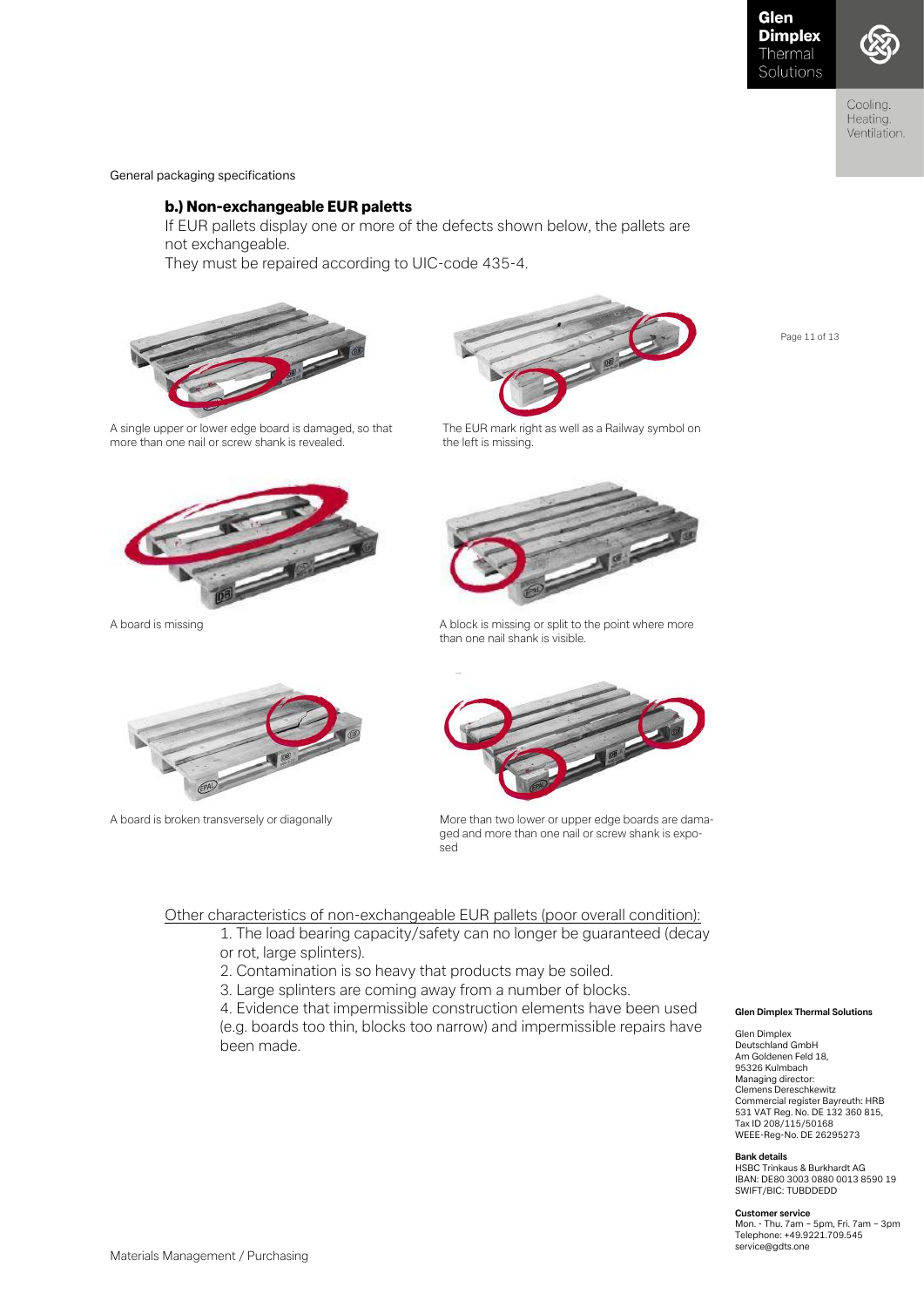Page 12 of 13



Coolina Heating. Ventilation.

General packaging specifications

# E03. Deliveries on INKA pallets

The Inka pallet ("F8 LF" standard) is a reusable pallet made of compacted waste wood.



# a.) INKA paletts according to "International Standard for Phytosanitary Measures (ISPM15)"

The "International Standard for Phytosanitary Measures" (ISPM15) is a comprehensive body of directives concerning importation regulations for wood packaging and wooden pallets developed by the International Plant Protection Convention (IPPC).

The ISPM15 guidelines are for the protection of native plant species from foreign pests. In normal wooden crates and pallets, beetles and larvae from other countries have often been found. In a new environment without natural predators, they can soon become a menace. Therefore, non-manufactured wood cargo carriers must only cross the borders of coun ries adhering to ISPM15 / NIMF15 guidelines after extensive fumigation treatment with the insecticide methyl bromide or following heat treatment.

At the border of an ISPM15 country, exporters of consignments not sent on a cargo carrier in accordance with ISPM15 guidelines thus could be faced with an expensive on-site aftertreatment. In extreme cases, customs authorities may even go so far as to refuse to allow the consignment into the country.

INKA pallets are made of dried wood shavings and pressed into form under pressure and heat using the Werzalit process, similar to chipboard. INKA pallets are thus classified as "processed wood" as defined in ISPM15 and do not therefore fall under the regulations of the comprehensive body of directives for non-manufactured wood. The heat treatment / fumigation treatments with the insecticide methyl bromide and IPPC marking required for non-manufactured wood pallets are thus not necessary for INKA pallets!

# b.) The advantages of INKA paletts

INKA pallets offer several advantages compared with other flat pallets:

1. Stacked together, INKA pallets only need 1/3 of the storage space required by EUR pallets

- 2. Low weight: approx. 9kg
- 3. No obligation to exchange

4. Exportable without problems as no fumigation or heat treatment is necessary

5. Recyclable and biodegradable

#### **Glen Dimplex Thermal Solutions**

Glen Dimplex Deutschland GmbH Am Goldenen Feld 18, 95326 Kulmbach Managing director: Clemens Dereschkewitz Commercial register Bayreuth: HRB 531 VAT Reg. No. DE 132 360 815, Tax ID 208/115/50168 WEEE-Reg-No. DE 26295273

#### **Bank details**

HSBC Trinkaus & Burkhardt AG IBAN: DE80 3003 0880 0013 8590 19 SWIFT/BIC: TUBDDEDD

#### **Customer service**